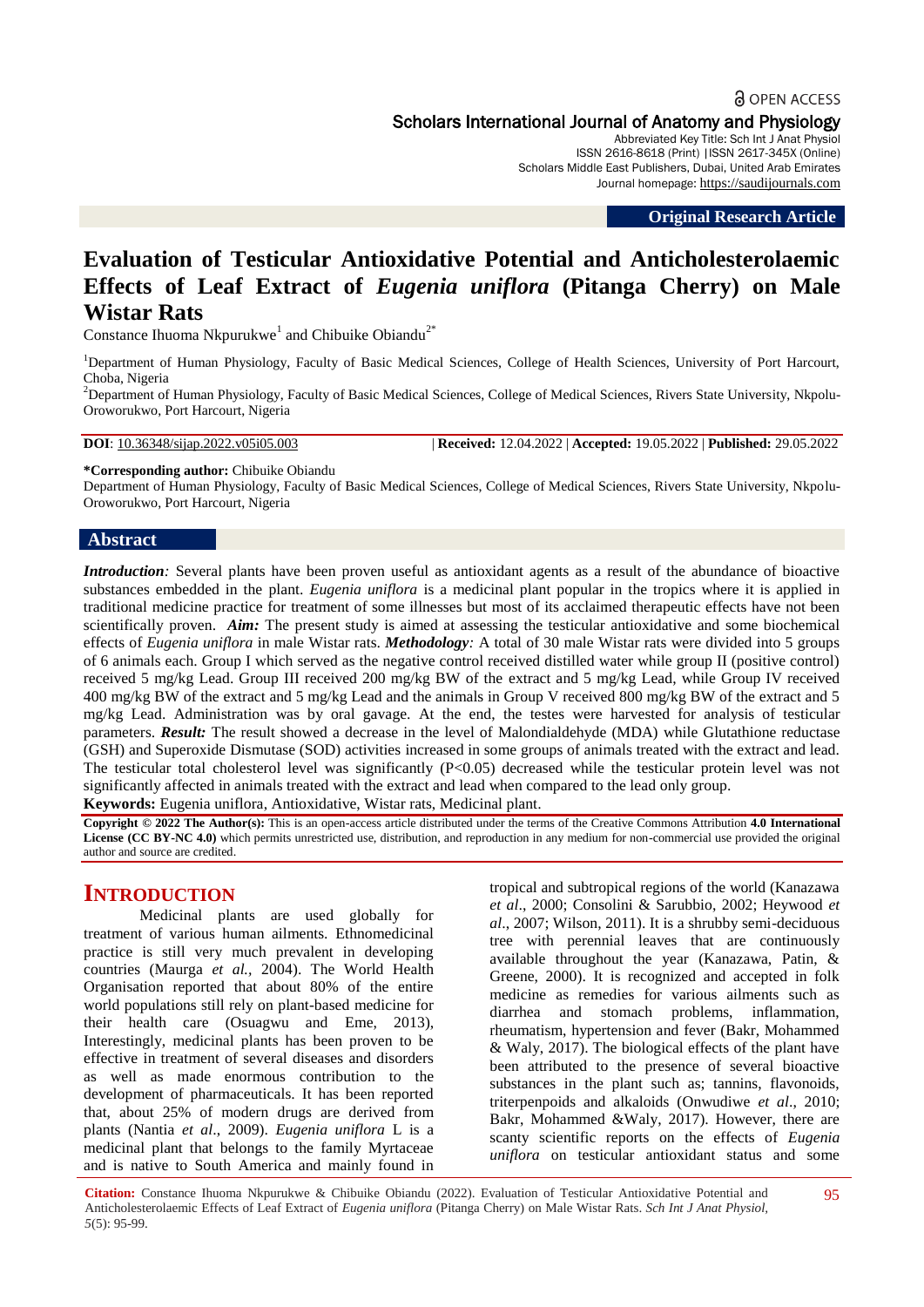testicular biochemical parameters. The present study is aimed at evaluating the effect of leaf extract of *Eugenia uniflora* on body weight, testicular oxidative stress and some testicular biochemical parameters in male wistar rats.

#### **MATERIALS AND METHODS**

#### **Plant Material and Extraction**

The *Eugenia uniflora* leaves used for this study were obtained from Adanta-Isiokpo community in Ikwerre Local Government Area of Rivers state, Nigeria and subsequently identified by the taxonomist in the Department of Plant Science and Biotechnology, University of Port Harcourt, Nigeria. Voucher specimen of the plant was deposited in the herbarium.The leaves were air dried for two weeks and ground into powder prior to its extraction at the Pharmacognosy department of the University of Port Harcourt, Nigeria. The process of extraction involved the dissolution of the powdery substance in a maceration jar containing 80% methanol and 20% water for 72 hours. The mixture was agitated three times daily for the three days it was allowed to stay. At the end of the maceration period, the substance was filtered with a white handkerchief and re-filtered with filter paper so as to get a clear filtrate. The filtrate was then concentrated using a rotary evaporator at an optimum temperature  $(40 - 50^{\circ}\text{C})$ . The filtrate containing the extract was poured into an evaporating dish and dried on a water bath at a temperature of  $45^{\circ}$ C until it dried into a paste form.

#### *Experimental Animals*

A total of 30 male Wistar rats bred in the animal house of Department of Human Physiology, University of Port Harcourt was used as the experimental model. The animals which weighed between  $65 - 100g$  at the beginning of the experiment were handled under laboratory conditions, in accordance to National and Institutional guidelines for animal being used for experimental purposes and fed with standard feeds and water. The animals were also allowed to acclimatize for 14 days before the experimental processes began.

#### **Experimental Design**

The male rats used for the study were divided into 5 groups of 6 animals each. Group I which served as the negative control received distilled water. Group II received 5 mg/kg of Lead, Group III received 200 mg/kg BW of the extract and 5 mg/kg of Lead, while Group IV received 400 mg/kg BW of the extract and 5 mg/kg of Lead and the animals in Group V received 800 mg/kg BW of the extract and 5 mg/kg of Lead. All the administration was by oral gavage once daily while the duration of the administration of the extract was 30 days to adult male Wistar rats. At the end of the administration period, the animals were weighed and sacrificed under light chloroform anesthesia and their testes harvested for analysis of testicular parameters.

#### **STATISTICAL ANALYSIS**

The data was analysed using SPSS version 23 (SPSS incorporated, Chicago, Illinois, USA). Results are expressed as mean  $\pm$  standard error of mean (SEM). Significant differences were determined by one-way analysis of variance (ANOVA). The differences were considered to be statistically significant at p*<0.05*.

### **RESULTS**

The results of this study are presented in tables 1-3.

| <b>GROUPS</b> | Initial Weight $(g)$ | Final Weight $(g)$ | Change in Body Weight (g) | % Difference in Weight |
|---------------|----------------------|--------------------|---------------------------|------------------------|
|               | $70.40 + 3.49$       | $155.80 \pm 15.48$ | 85.40                     |                        |
|               | $89.20 + 8.77$       | $172.00 + 9.33$    | 82.80                     |                        |
| Ш             | $77.40 + 7.60$       | $190.60 \pm 12.35$ | $113.20^{\text{*}}$       | 36.71                  |
| IV            | $74.00 + 6.79$       | $170.20 + 7.94$    | 96.20                     | 16.18                  |
|               | $79.80 + 4.18$       | $165.40 \pm 10.09$ | 85.60                     | 3.38                   |

**Table-1: The effect of extract of E. uniflora on the Body weight of the Wistar rats**

Values are expressed as mean  $\pm$  SEM, n=6.  $\overline{t}$  Significantly (P<0.05) different from positive control group.

The initial body weight of the animals and their weight prior to sacrifice were determined and tabulated above as table 1. The table also highlights the

difference between the two determined weights as well as the percentage difference across groups.

| Table-2: The effect of extract of E. uniflora on testicular oxidative stress markers |  |  |  |  |
|--------------------------------------------------------------------------------------|--|--|--|--|
|                                                                                      |  |  |  |  |

| <b>GROUPS</b> | $GSH(\mu g)$                  | CAT(µg)            | $SOD (\mu g)$                 | MDA (µg)                       |
|---------------|-------------------------------|--------------------|-------------------------------|--------------------------------|
|               | $(\mu$ g/min/mg.protein)      | (Units/mg.protein) | (Ug/mg.protein)               | (Umol/mg.protein)              |
|               | $1.36 \pm 0.04$               | $0.63 \pm 0.13$    | $0.18 \pm 0.03$               | $0.64 \pm 0.04$                |
| п             | $1.67 \pm 0.07$               | $0.77 \pm 0.08$    | $0.20 \pm 0.04$               | $65.00 \pm 3.73$               |
| IΙI           | $3.74 \pm 1.99$ <sup>**</sup> | $0.80 \pm 0.03$    | $0.24 + 0.03$                 | $60.80 \pm 2.70$               |
| IV            | $1.99 \pm 0.07$               | $0.83 \pm 0.05$    | $0.31 \pm 0.06^*$             | $59.00 \pm 3.94$ <sup>*</sup>  |
| $\mathbf{V}$  | $2.53 \pm 0.12$               | $0.96 \pm 0.13$    | $0.48 \pm 0.05$ <sup>**</sup> | $36.40 \pm 6.23$ <sup>*#</sup> |

Values are expressed as mean  $\pm$  SEM, n=6. \*<sup>#</sup> significantly (P<0.05) different from negative and positive control groups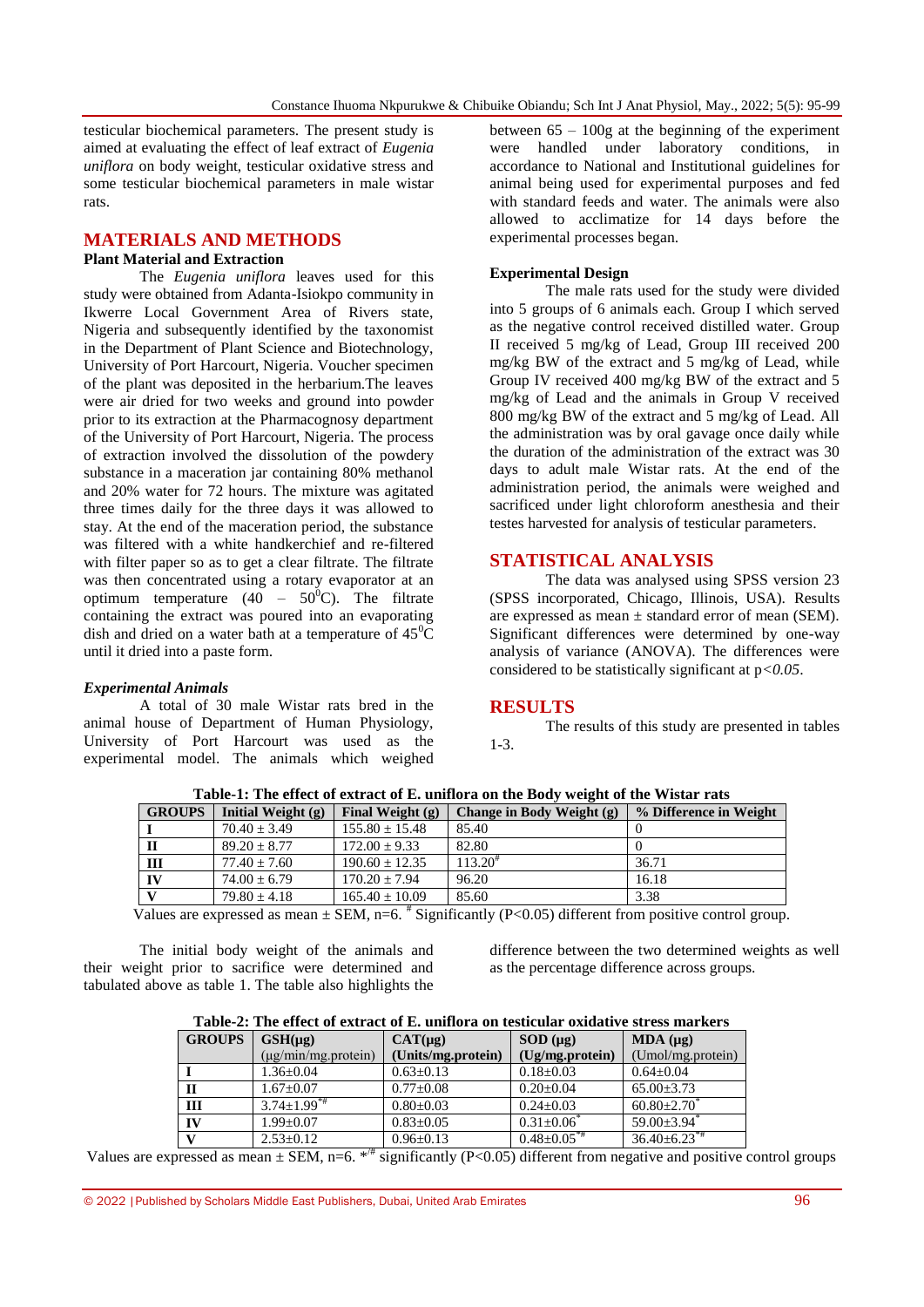The effect of the extract on oxidative stress parameters; Glutathione reductase (GSH), Catalase (CAT), Malondialdehyde (MDA), and Superoxide Dismutase (SOD) as analysed in this study is presented in Table 2 above. As seen in the table, the level of GSH, CAT and SOD enzyme activities in the various groups are recorded.

| <b>GROUPS</b> | <b>Total Protein</b> | <b>Total Cholesterol</b> |  |  |
|---------------|----------------------|--------------------------|--|--|
|               | (mg/dl)              | (mmol/l)                 |  |  |
|               | $16.40 \pm 1.33$     | $1.40 \pm 0.06$          |  |  |
| п             | $18.00 \pm 1.22$     | $0.60 \pm 0.16*$         |  |  |
| VI            | $15.80 \pm 1.39$     | $0.49 \pm 0.02$          |  |  |
| VII           | $14.20 \pm 0.73$     | $0.35 \pm 0.04$ **       |  |  |
| VIII          | $12.20 \pm 1.02$     | $0.38 \pm 0.02$ *        |  |  |

**Table-3: The effect of extract of E. uniflora on Total testicular Protein and testicular Cholesterol.**

Data are expressed as mean  $\pm$  SEM, n=6. \*<sup>#</sup> significantly (P<0.05) different from negative and positive control groups respectively

The levels of the testicular protein and testicular cholesterol analysed in this study as shown in Table 3 above. The mean level measured for each group is recorded against the group.

#### **DISCUSSION**

The present study describes the effects of oral administration of hydromethanol extract of *Eugenia uniflora* on body weight, testicular tissue cholesterol and protein levels and testicular antioxidant status in lead treated male Wistar rats. The administration of the hydromethanol extract of *E. uniflora* in the present study resulted in significant weight gain in the group that was treated with the lead and 200mg/kg of the extract. In a previous study, Sun *et al*. (2017), showed that lead water exposure caused weight gain in rats. However, Amjad, *et al*., (2013) reported a decrease in the body weight of rats exposed to lead. According to their findings, administration of lead resulted in noticeable reduction in body weight of the albino rats possibly caused by anorexia resulting from heavy metal ingestion or as resulting from decreased muscle mass and cachexia due to the oxidative stress induced by lead (Amjad, Iqbal &Shoro, 2013). However, the concentration of lead administered in this study did not cause significant changes in the body weight of rats but the lead administered in combination with low dose [200mg/kg] of extract caused marked increase in weight of the animals.This may suggest that the extract at lower doses [200mg/kg] may trigger certain physiological changes such as improved appetite or modulate satiety in the animals towards increased food intake.

Over the years, antioxidants have been identified to play significant roles in prevention of diseases including the development of degenerative diseases as a result of their ability to effectively stop the initiation and promotion of oxidative chain reactions which generate reactive oxygen species (Moure, Dominguez &Parajo, 2006). These agents are compounds or systems that function to delay autoxidation through inhibition of free radicals

formation or interrupting free radical propagation by either of scavenging species that initiate peroxidation, chelating metal ions to inhibit their ability to generate reactive species, decompose lipid peroxides, preventing formation of peroxides and so on (Al-Attar, 2020). However, antioxidants of natural origin such as plant has been noted to have a great level of superiority over those of synthetic origin due to factors such as tolerance, safety and the absence of side effects (Mukhopadhyay, 2000). Patrick (2006) also demonstrated that lead toxicity may be mitigated by improving the cellular availability of antioxidant agents.

The present investigation showed that Lead (Pb) induced oxidative stress as indicated by changes in Glutathione (GSH), Catalase (CAT), Malondialdehyde (MDA), and Superoxide Dismutase (SOD) levels. This is because even small changes in oxidant or/and antioxidant levels, may disturb its balance and leads to oxidative stress (Bahrami *et al*., 2016). The use of lead in inducing oxidative stress has been postulated to be a major mechanism of lead associated tissue injury (Mohamed *et al*., 2016; Hou *et al*., 2019). In the present study, the MDA level was significantly increased in the lead treated groups to suggest an increase in lipid peroxidation. Malondialdehyde is a by-product of lipid peroxidation. Malondialdehyde production as well as generation of lipid peroxides, loss of membrane structure and function (Bas & Kalender, 2016; Okediran *et al*., 2017), while the increase in the GSH activity could be said to result from the increased presence of the metal in the body system. However, the administration of the extract decreased the MDA level, while increasing the GSH and SOD in lead treated rats. A similar finding to this shows that the application of *C. aconitifolius* as supplemented diet ameliorated MDA level which represents index of lipid peroxidation while increasing both GSH and CAT activities which also shows its ameliorative potentials against oxidative stress (Adaramoye & Aluko, 2010; Ngozi *et al*., 2018; Ajiboye *et al*. 2019). According to Rodrigues *et al*. (2005), the potential reduction of lipid peroxidation activity of an extract may be attributed to the presence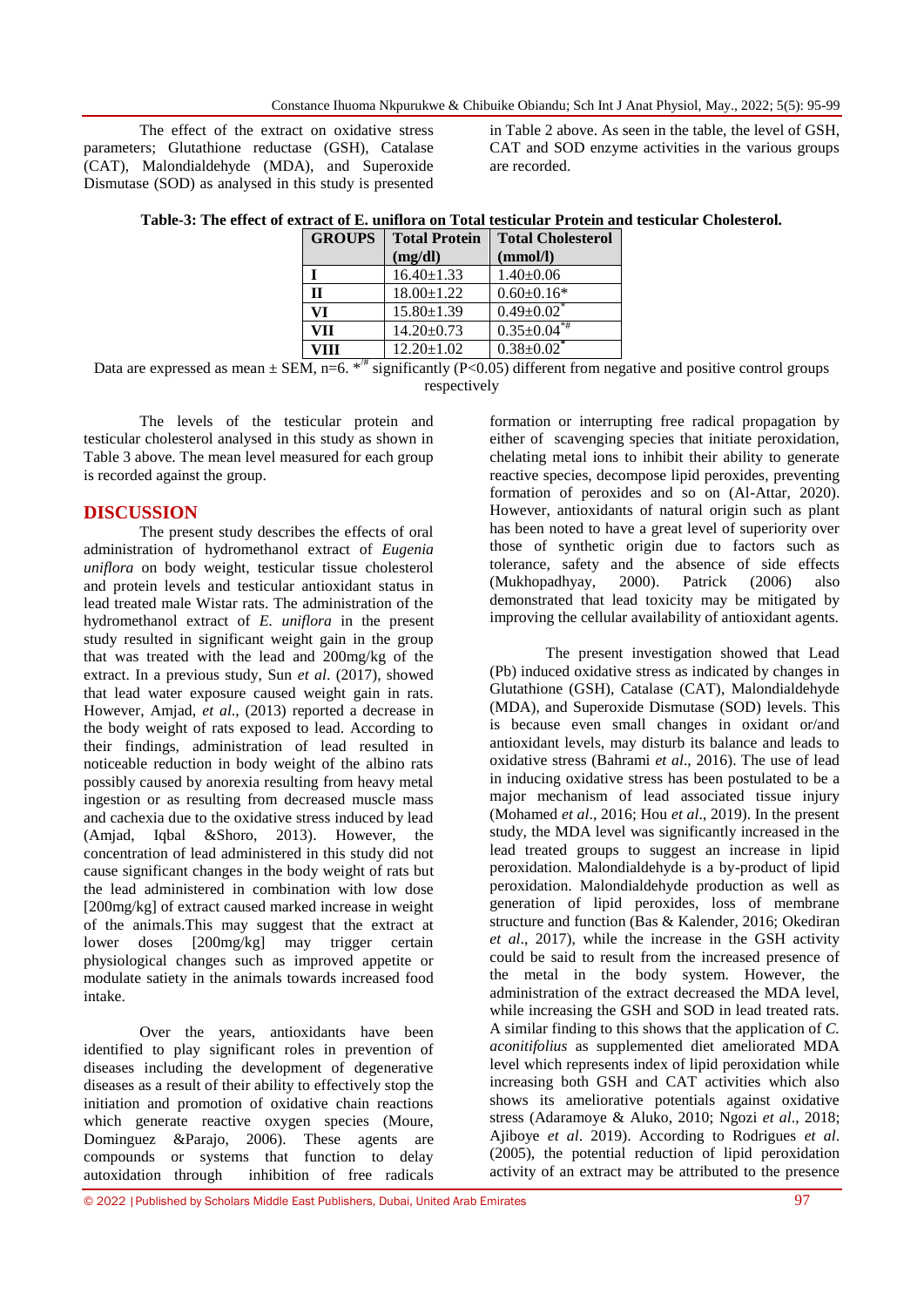of saponins which have been found to exhibit antioxidant activity by reducing the lipid hydroperoxides level while the free radical scavenging activities due to the presence of flavonoids and vitamins C and E which possess antioxidant potentials have been implicated in the increase of some anti oxidative enzyme activities (Ong *et al*., 2011; Ajiboye *et al*., 2019; Us *et al*., 2020). Also, as stated by Ebuehi, Ogedegbe and Ebuehi (2012), though vitamin E is effective in the treatment of lead-induced toxicity, its combination with vitamins C produce synergistic and additive effects. Furthermore, the antioxidant activity shown by this extract may have been achieved through different mechanisms such as activation of the antioxidant enzyme systems and/or by free radical scavenging action and also could be attributed to the amount of phenolic compounds contained in it (Kulkarni *et al*., 2004).

Analysis of the testicular total protein in this study showed no significant difference between controls and test groups. The findings in this study also show that lead did not significantly affect total protein. The assay for tissue total protein level is to find out if there would be an indication of a disturbance of protein metabolism. The assessment of total protein is a rough measure of the protein status which can give rise to major changes in tissue functions while tissue toxicity arising from exposure to lead in any form may result in decreased levels of total protein (Kaneko *et al*., 2008). Nonetheless, the protein level was not significantly altered within the period of this study and the extract as well, did not significantly alter protein level.

In respect of the tissue total cholesterol, exposure to lead caused significant ( $p<0.05$ ) reductions in tissue total cholesterol level. Furthermore, the extract further decreased total cholesterol level in the group that received 400mg/kg of extract when compared to the positive control (Lead group). The tissue cholesterol play an important role in the synthesis of steroid hormones. Thus, the further decrease in testicular cholesterol level may indicate increased mobilization as occurs in the synthesis of steroid hormone, thereby making it imperative for the study of the effects of Eugenia uniflora on steroid hormones such as the sex hormones.

## **CONCLUSION**

It could be deduced from the result of the present study that the administration of the leaf extracts of *E. uniflora* could modulate changes in body weight and also play a huge role in protecting the rat against harmful and dangerous effects of oxidative stress.

#### **REFERENCES**

1. Adaramoye, O. A., &Aluko, A. (2010). Methanolic extract of *Cnidoscolusaconitifolius* attenuates renal dysfunction induced by chronic ethanol

administration in wistar rats. *Alcohol and Alcoholism, 46*(1):4-9.

- 2. Ajiboye, B. O., Oyinloye, B. E., Agboinghale, P. E., &Ojo, O. A. (2019). *Cnidoscolusaconitifolius*(Mill.) I.M. Johnst leaf extract prevents oxidative hepatic injury and improves muscles glucose uptake *ex vivo*. *J. Food Biochem., 43*(12), 13065.
- 3. Al-Attar, A. M. (2020). Therapeutic influences of almond oil on male rats exposed to a sublethal concentration of lead. Saudi Journal of Biological Sciences 27, 581 – 587.
- 4. Amjad, Z., Iqbal, M. Z., &Shoro, A. A. (2013) Lead-Induced Reduction in Body and Kidney Weight of Wistar Albino Rats Ameliorated by *Ginkgo biloba* Extract (EGb 761). *BiochemPhysiol, 2, 113*.
- 5. Bakr, R. O., Mohammed, S. A., &Waly, E. N. (2017). Phytochemical and biological investigation of *Eugenia uniflora*L. Cultivated in Egypt. *Journal of Pharmacognosy and Phytotherapy, 9*(5), 57 – 66.
- 6. Bas, H., & Kalender, S. (2016). Antioxidant status, lipid peroxidation and testis-histoarchitecture induced by lead nitrate and mercury chloride in male rats. *Braz Arch Biol Technol 59*, 1 – 9.
- 7. Consolini, A. E., &Sarubbio, M. (2002). Pharmacological effects of *Eugenia uniflora*L. (Myrtaceae) aqueous extract on rat's heart. *Journal of Ethnopharmacology, 81*(1), 57 – 63.
- 8. Daramola, O. O., Oyeyemi, W. A., Beka, F. U., Ofutet, E. A. (2018). Protective Effects of Aqueous Extract of Citrullus lanatus Fruit on Reproductive Functions and Antioxidant Activities in Arsenictreated Male Wistar Rats. *Afr. J. Biomed. Res., 21, 65 – 72*
- 9. Ebuehi, O. A., Ogedegbe, R. A., &Ebuehi, O. M. (2012). Oral administration of vitamin C and vitamin E amelioratesleadinduced hepatotoxicity and oxidative stress in the rat brain. *Nig Q J Hosp Med., 22*, 85 – 90.
- 10. Ezejiofor, A. N., &Orisakwe, O. E. (2017). Evaluation of Protective Effect of Aqueous Leave Extract of *Costusafer*on Female Albino Wistar Rats Exposed to Lead Acetate. *EC Pharmacology and Toxicology* 4(2), 75-92.
- 11. Heywood, V. H., Brummit, R. K., Culham, A., &Seberg, O. (2007). *Flowering plant families of the world*. Richmond Hill: Firefly Books. Pp. 225 – 226.
- 12. Hou, G., Surhio, M. M., Ye, H., Gao, X., Ye, Z., Li, J., & Ye, M. (2019). Protective effects of a Lachnum polysaccharide against liver and kidney injury induced by lead exposure in mice. *Int. J. Biol. Macromol. 124*, 716 – 723.
- 13. Jawhar, L., Jaouad, E., Hamadi, F., Yassine, C., &Hanane, G. (2017). Berberis vulgaris effects on oxidative stress and liver injury in lead-intoxicated mice. *J Complement Integr Med 14*, 1 – 7.